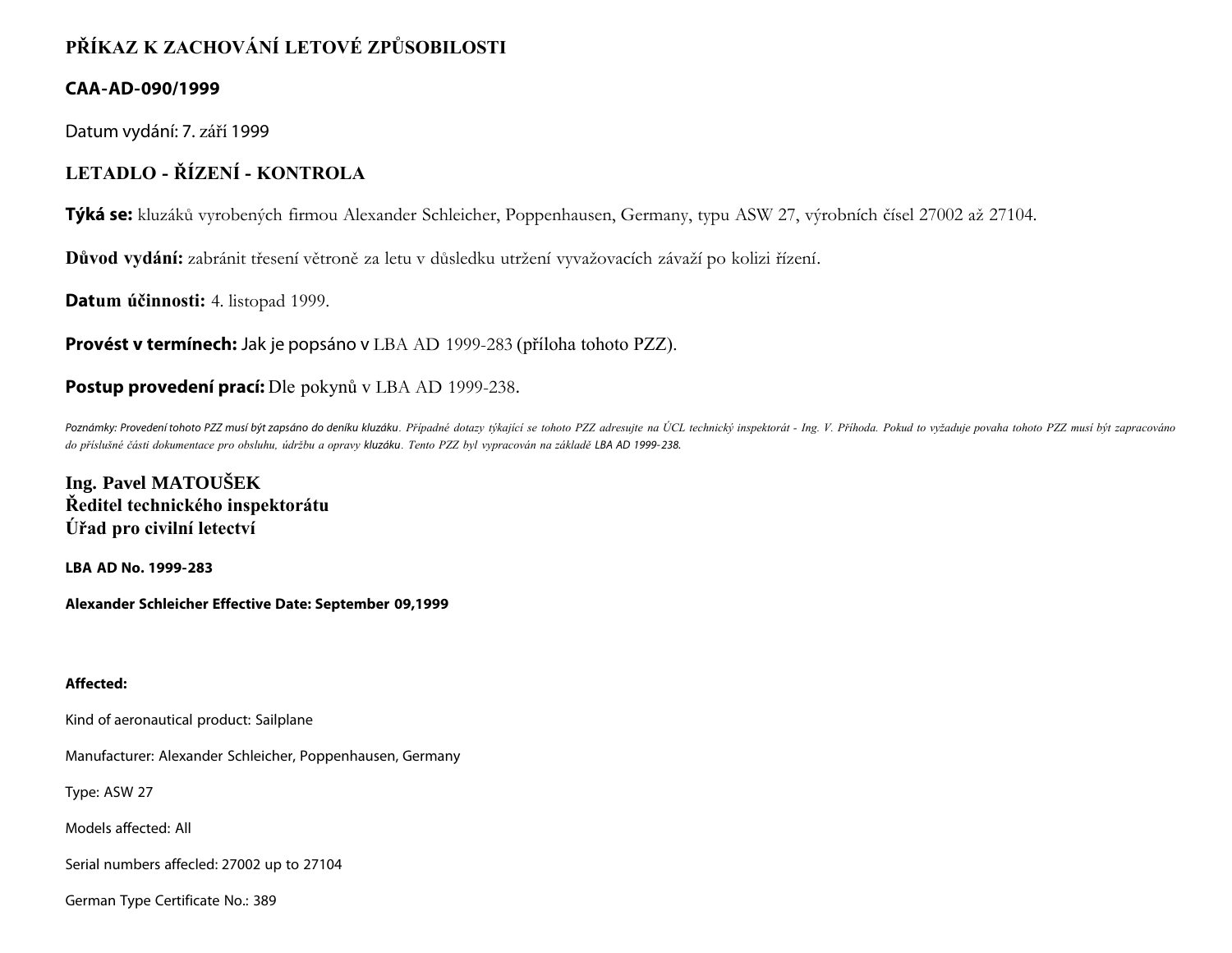### **Subject:**

Check of control circuit clearance inside the fuselage tail boom to fin intersection

#### **Reason:**

One ASW 27 owner reported slight jamming in one flight and abandoned the take-off. Rubbing of the 90° lever with its attached mass balance lead weights and connecting bolt against the cut-out of the lower fin rib has been determined as the only likely cause.

### **Action:**

1. Check the distance left and right of the mass balance weights.

2. If necessary increase the distance of the mass balance and

3. Check / adjust the elevator deflections.

The actions must be done in accordance with the Technical Note of the manufacturer.

#### **Compliance:**

The actions must be done not later than October 31,1999.

#### **Technical publication of the manufacturer:**

Alexander Schleicher Technical Note No. 5 dated July 16,1999 which becomes herewith part of this AD and may be obtained from Messrs.:

Alexander Schleicher

GmbH & Co.

Segelflugzeugbau

D- 36163 Poppenhausen

Federal Republic of Germany

Phone: ++ 49 6658 89-0

Fax: ++ 49 6658 89-40

#### **Accomplisishment and log book entry:**

Action to be accomplished by an approved service station and to be checked and entered in the log book by a licensed inspector.

Note: Action 1. can be done by the owner himself

#### **Holders of affected aircraft registered in Germanv have to observe the following**